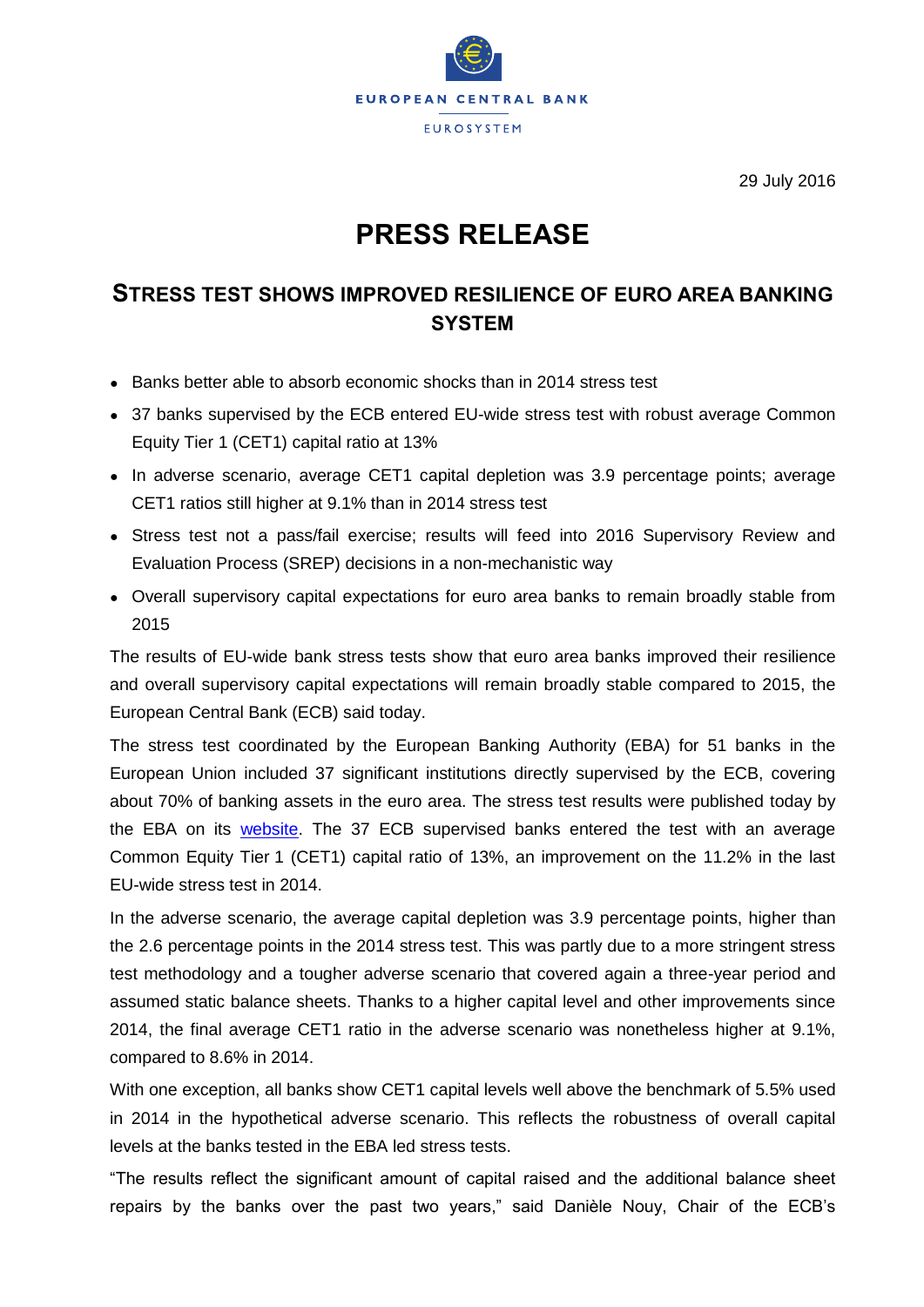Supervisory Board. "The banking sector today is more resilient and can much better absorb economic shocks than two years ago."

In the stress test's adverse scenario, the capital depletion, which was on average 3.9 percentage points, was due to various risk drivers, including the following key drivers:

- Credit risk contributed on average 3.8 percentage points to the overall CET1 depletion.
- Market risk contributed on average 1.1 percentage point, predominately as a result of revaluation losses on assets booked at fair value.
- Operational risk contributed on average 0.9 percentage point due to loss projections for conduct risk, an element introduced in the 2016 exercise for the first time.

In addition, a mix of other factors positively or negatively influenced the capital depletion, including net interest income, income from fees and commissions and administrative expenses. Income factors were stressed as well. In particular, net interest income was significantly stressed in the adverse scenario, with an impact of 1.3 percentage point when compared to the baseline scenario.

Although the stress test is not a pass/fail exercise it will, however, contribute in a nonmechanistic way as one of several input factors to determine Pillar 2 capital in the ECB's overall Supervisory Review and Evaluation Process (SREP). Pillar 2 capital consists of two parts: Pillar 2 requirements and Pillar 2 guidance. The stress test results are used by the ECB in Pillar 2 guidance, taking additionally into account consequences of the static balance sheet assumption and banks' mitigating management actions among other factors. [For more details](https://www.bankingsupervision.europa.eu/about/ssmexplained/html/stress_test_FAQ.en.html)  [see the Frequently Asked Questions.](https://www.bankingsupervision.europa.eu/about/ssmexplained/html/stress_test_FAQ.en.html) For that reason, the Pillar 2 guidance cannot be extrapolated from stress test results. The SREP decisions will be finalised at the end of 2016 and become valid from the beginning of 2017.

The ECB expects the Pillar 2 guidance to be met at all times. If a bank does not meet its Pillar 2 guidance, the ECB does not take automatic action but will carefully consider the reasons and circumstances and may define fine-tuned supervisory measures. Pillar 2 guidance is not relevant for the threshold of the maximum distributable amount (MDA) of profits.

## **NOTES**

The averages are weighted by risk exposure amounts (risk-weighted assets) and 2014 figures only refer to the 37 banks participating in the 2016 exercise.

CET1 ratios are a key measure of a bank's financial soundness and are computed in accordance with CRR/CRD IV capital definition, including transitional arrangements during the time horizon of the stress test.

**For media queries, please contact Uta Harnischfeger, tel.: +49 69 1344 6321; or Rolf Benders, tel.: +49 69 1344 6925**

 $\overline{2}$